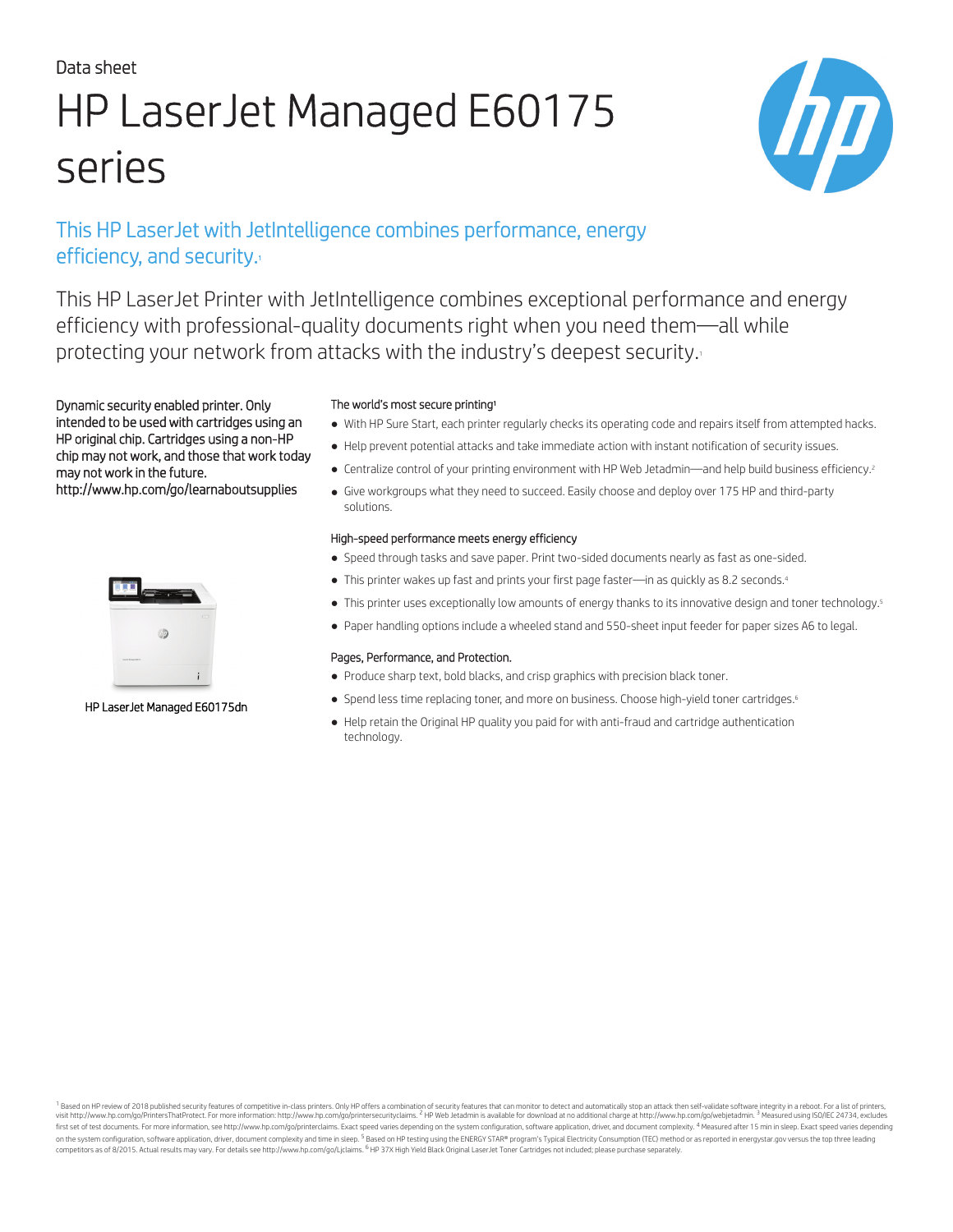# Product walkaround

- 1. Hardware Integration Pocket<sup>1</sup>
- 2. 4.3-inch (10.9 cm) color graphics display with touchscreen
- 3. Easy-access USB port<sup>2</sup>
- 4. 100-sheet multipurpose tray 1 supports media sizes up to 8.5 x 14 inches (216 x 356 mm)
- 5. Automatic two-sided printing
- 6. Rear door (for jam access)
- 7. 550-sheet input tray 2 supports media sizes up to up to 8.5 x 14 inches (216 x 356 mm)
- 8. 500-sheet output bin
- 9. Cartridge door release button (access to toner cartridge)
- 10. Host USB port
- 11. Gigabit Ethernet network port
- 12. Hi-Speed USB 2.0 printing port
- 13. Slot for cable-type security lock



Close-up of I/O ports

# Series at a glance



| HP LaserJet Managed E60175dn                               |
|------------------------------------------------------------|
| 3GY12A                                                     |
| Up to 75/71 pages per minute (ppm)                         |
| 4.3-inch (10.9 cm) color graphics display with touchscreen |
| 100-sheet multipurpose tray 1, 550-sheet tray 2 $\sqrt{ }$ |
| See Paper-handling accessories table below for details     |
| Black: $~50,000$ pages                                     |
| Optional                                                   |
| Optional                                                   |
| Optional                                                   |
| 5,000 to 50,000 pages                                      |
|                                                            |

<sup>1</sup> Solutions deployed through the Hardware Integration Pocket (HIP) may require additional purchase. <sup>2</sup> An administrator must enable the easy-access USB port before use. <sup>3</sup> Measured using ISO/IEC 24734; excludes first s comes standard with the 100-sheet multipurpose tray and 550-sheet tray 2. It can add up to four additional optional 550-sheet paper feeders and the optional 2,100-sheet paper feeder. All optional accessories support media sizes up to 8.5 x 14 inches (216 x 356 mm). <sup>5</sup> Average black declared yields based on ISO/IEC 19752 and continuous printing. Actual yields vary considerably based on images printed and other factors. For details see hp.com/go/learnaboutsupplies. HP Managed Cartridges are not included in printer purchase; purchase separately. <sup>6</sup> Wireless direct printing can be added by purchasing the optional HP Jetdirect 3000w NFC/wireless direct accessory (J8030A). If selected, you cannot also select the HP Jetdirect 2900nw Print Server (J8031A) or HP Jetdirect 3100w BLE/NFC/Wireless Accessory (3JN69A). Mobile device needs to be connected directly to the signal of wireless direct supported MFP or printer prior to printing. [Depending](http://hp.com/go/printerclaims) on mobile device, an app or driver may also be required. For details, see hp.com/go/mobileprinting. <sup>7</sup> Touch-to-print can be added by purchasing the op Print Server (J8031A). If selected, you cannot also select the HP Jetdirect 3000w NFC/Wireless Accessory (J8030A) or HP Jetdirect 3100w BL[E/NFC/Wireless](http://hp.com/go/mobileprinting) Accessory (3JN69A). Wireless performance is dependent on physical<br>env for optimum device performance, based on factors including supplies replacement intervals and device life over an extended warranty period.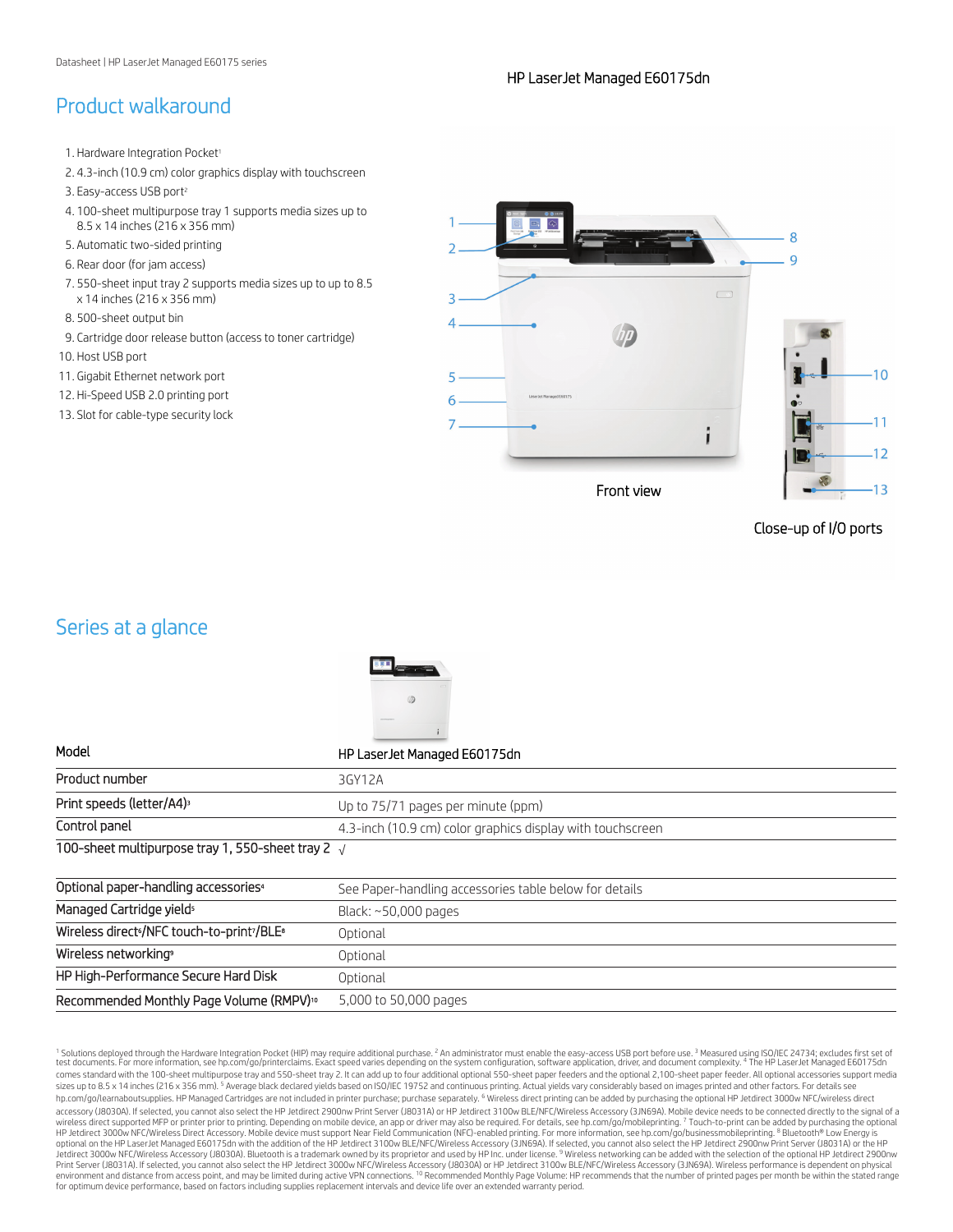### HP Services

Downtime can have serious consequences, so HP provides support beyond the standard warranty. You benefit from reduced risk, maximized uptime, predictable service delivery and no unbudgeted repair costs. HP Care Pack Services provide a comprehensive suite of protection services designed to keep HP hardware and software up and running so employees can stay productive.

#### Next Business Day Onsite with Defective Media Retention:

Customers can retain their hard disk drive and keep control of sensitive data.

#### Same Day Onsite – 4 hour 9x[5:](http://hp.com/go/cpc)

Sends an HP technician to customers' site the same business day for repair, within 4 hours, if the issue cannot be resolved through remote support. Various support window times are available, for different requirements.

#### Next Business Day Exchange:

Ships a permanent replacement unit overnight via premium airfreight, if hardware issue cannot be resolved remotely. Shipping charges are prepaid by HP.

For carepack availability visit: hp.com/go/cpc













# Top features

Only HP Enterprise printers repair themselves from attacks in real time while offering outstanding manageability. Automatically monitor threats, detect intrusions, and validate operating software while centrally managing your fleet with ease.<sup>1</sup>

With speeds up to 75 pages per minute,<sup>3</sup> fast first page out, and a variety of paper-handling options, you get confidence that your employees can speed through their tasks without interruption.

Help protect your printer using Original HP Toner cartridges with JetIntelligence.

#### Accessories

| <b>LOH17A</b>       | HP LaserJet 550-Sheet Paper feeder                                |
|---------------------|-------------------------------------------------------------------|
| LOH18A<br>LOH19A    | HP LaserJet 2100-Sheet Paper feeder<br>HP I aserJet Printer Stand |
|                     |                                                                   |
| LOH <sub>20</sub> A | HP Laser Jet Stapler/Stacker/ Mailbox                             |
| LOH <sub>21</sub> A | <b>HP Envelope Feeder</b>                                         |
| L0H22A              | <b>HP Extension Tray Cover</b>                                    |
| B5I 28A             | <b>HP Internal USB Ports</b>                                      |
| <b>B5L29A</b>       | HP Secure High Performance Hard Disk Drive                        |
| <b>J8031A</b>       | HP Jetdirect 2900nw Print Server                                  |
| G6W84A              | HP 1 GB 90-Pin DDR3 DIMM                                          |
| 2MU47A              | Accessibility Assistant                                           |
| J8030A              | HP Jetdirect 3000w NFC/Wireless Accessory                         |
| 3JN69A              | HP JetDirect 3100w BLE/NFC/Wireless Accessory                     |
| 2NR12A              | HP Removable Hard Drive Enclosure                                 |
| X3D03A              | HP USB Universal Card Reader                                      |
| Y7C05A              | HP HIP2 Keystroke Reader                                          |
| 40L32A              | <b>HP Logic Reader</b>                                            |

#### Supplies

W9004MC HP Black Managed LaserJet Toner (50,000 pages)

#### Services

| U9NC7E HP 5 year Next Business Day HW Support w/DMR                |
|--------------------------------------------------------------------|
| U9NDOE HP 5 year 4 hour 9x5 HW Support w/Defective Media Retention |
| U9ND3E HP 5 year NBD Parts Exchange Service for LaserJet           |
| U9ND5PE HP 2 year Post Warranty Next Business Day HW Support w/DMR |
| U9ND7PE HP 2 year Post Warranty 4 hour 9x5 HW Support w/DMR        |
| U9ND9PE HP 2 yr Post Wty NBD Parts Exchange Service                |

1 Based on HP review of 2018 published security features of competitive in-class printers. Only HP offers a combination of security features that can monitor to detect and automatically stop an attack then self-validate so visit http://www.hp.com/go/PintersThatProtect. For more information: http://www.hp.com/go/printersecurityclaims. <sup>2</sup> HP Web Jetadmin is available for download at no additional charge at http://www.hp.com/go/webjetadmin.<sup>3</sup> first set of test documents. For more information, see http://www.hp.com/go/printerclaims. Exact speed varies depending on the system configuration, software application, driver, and document complexity. <sup>4</sup> Measured after on the system configuration, software application, driver, document complexity and time in sleep. <sup>5</sup> Based on HP testing using the ENERGY STAR® program's Typical Electricity Consumption (TEC) method or as reported in ener